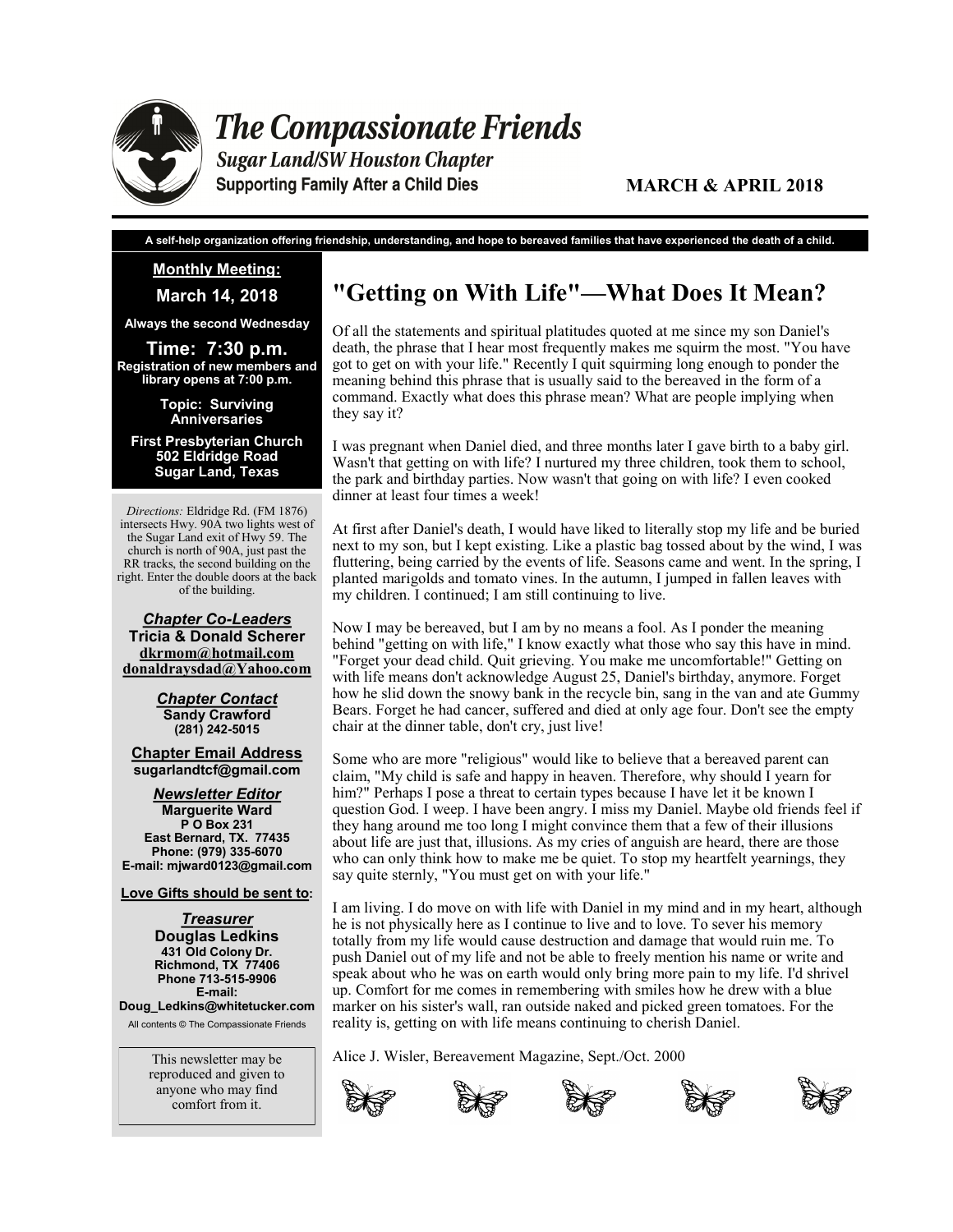



If it's your child's birthday month, we invite you to come to our monthly meeting and share their story! (Even if you don't come to meetings regularly, we would love to meet you and honor your child.)

Birthdays hold treasured memories and are especially difficult for surviving parents and siblings; TCF offers a wonderful venue to honor and celebrate the precious life-story of your loved one. Taking a few minutes to share a picture, memento, award or even their favorite toy is a gentle reminder to all that love continues and grows with each passing year.

A special Birthday Table is available to display your pictures and special keepsakes. If you wish, you may also bring in your child's favorite snack to share...or even a birthday cake!

# **Button Making Machine**

A button making machine has been given to our chapter in loving memory of Brandi Ward. It is available for anyone who wishes to have a picture button made of their child. If you would like to have a button made, please contact Marguerite Ward at 979-335-6070 or by email at mjward0123@gmail.com

**The mission of the Compassionate Friends is to assist families toward the positive resolution of grief following the death of a child of any age and to provide information to help others be supportive. We are grateful for the faithfulness of parents, grandparents and friends who remember beloved children with love gifts. Our chapter is operated entirely by volunteers dedicated to furthering the work of TCF.** 

**Your voluntary tax deductible donations honor your loved one(s) in a meaningful way by enabling us to offer resources, such as this newsletter, books, brochures and special programs to bereaved families in our area. 100% of the funds are used for this outreach. Donations, along with the name of the person being honored may be sent to our chapter's treasurer. You may also contribute by linking to the Kroger's Share Card (enrollment letter available). If you have any questions, please contact our chapter treasurer:** 

**Douglas Ledkins, 431 Old Colony Dr. Richmond, TX 77406 (713) 515-9906 Doug\_Ledkins@whitetucker.com**

| Personal information has been |  |  |  |  |  |
|-------------------------------|--|--|--|--|--|
| deleted from the Internet     |  |  |  |  |  |
|                               |  |  |  |  |  |
| version of this Newsletter.   |  |  |  |  |  |
|                               |  |  |  |  |  |
|                               |  |  |  |  |  |
|                               |  |  |  |  |  |
|                               |  |  |  |  |  |
|                               |  |  |  |  |  |
|                               |  |  |  |  |  |
|                               |  |  |  |  |  |
|                               |  |  |  |  |  |
|                               |  |  |  |  |  |
|                               |  |  |  |  |  |
|                               |  |  |  |  |  |
|                               |  |  |  |  |  |
|                               |  |  |  |  |  |
|                               |  |  |  |  |  |
|                               |  |  |  |  |  |
|                               |  |  |  |  |  |
|                               |  |  |  |  |  |
|                               |  |  |  |  |  |
|                               |  |  |  |  |  |

I know for certain that we never lose the people we love, even to death. They continue to participate in every act, thought and decision we make. Their love leaves an indelible imprint in our memories. We find comfort in knowing that our lives have been enriched by having shared their love. .

 $\sim$  Leo Buscaglia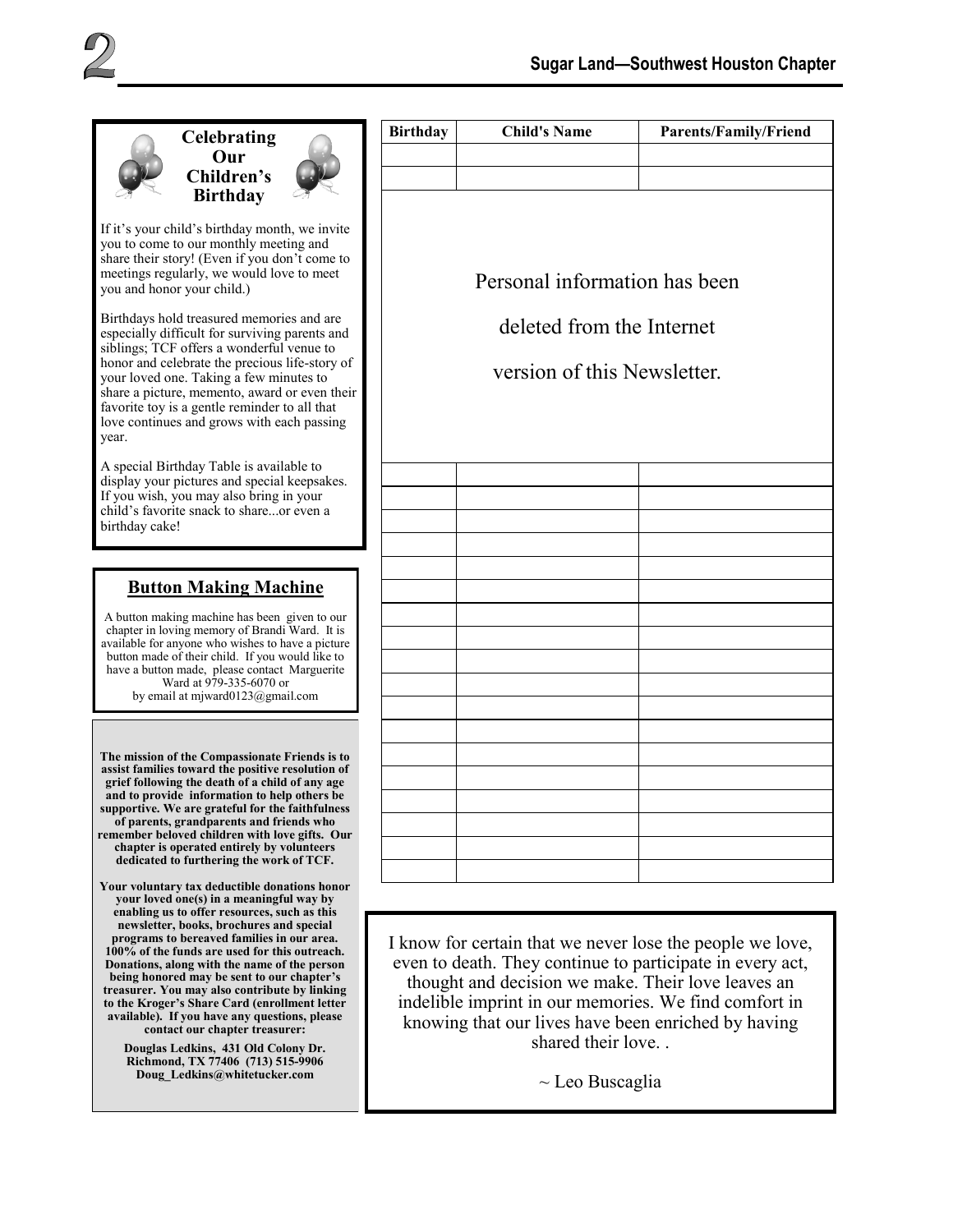We extend a warm welcome to those who attended their first TCF meeting or received their first newsletter last month. We deeply regret the circumstances that brought you to our TCF Chapter. The Compassionate Friends is a mutual assistance, not for profit, self-help organization that offers support and understanding to families who have experienced the death of a child. You are cordially invited to attend our monthly meeting (always the second Wednesday of the month).

Meetings are open to everyone and free of charge. The purpose of our support group is not to focus on the cause of the death or the age of the child. It is instead a place to focus on being a bereaved parent, along with feelings and issues that evolve around the death experience of a child. You are free to talk, cry or sit in silence, we respect the individuality of mourning. Comments shared in the meetings remain confidential.

### **To Our New Members**

Coming to your first meeting is the hardest thing to do. But, you have nothing to lose and much to gain. Try not to judge your first meeting as to whether or not TCF will work for you. It may be the second or third meeting before you find the right person—or just the right words spoken that will help you in your grief work.

### **To Our Old Members**

We need your encouragement and support. You are the string that ties our group together and the glue that makes it stick. Each meeting we have new parents. Think back—what would it have been like for you if there had not been any "oldies" to welcome you, share your grief and encourage you? It was from them you heard, "Your pain will not always be this bad; it really does get softer."

Lovingly Lifted from TCF –Tyler Texas Newsletter

#### *National Headquarters*

P.O. Box 3696 Oak Brook, IL 60522-3696 Phone: toll free (877) 969-0010 Fax: (630) 990-0246 E-mail: Nationaloffice@compassionatefriends.org

*National Website:*  www.compassionatefriends.org

> *Chapter Webmaster* Tricia Scherer

*Sugar Land-SW Chapter Website:* www.sugarlandtcf.org

*\*\*Regional Coordinator*

Annette Mennen Baldwin 19702 San Gabriel Drive Houston, TX 77084 281-578-9118 Email: [amennenbaldwin@hotmail.com](mailto:Emaamennenbaldwin@hotmail.com)

# **LOVE SHARES**

**In Memory of Given by** 

Personal information has been deleted from the internet version of this newsletter

Consider giving a Love Share in your child's memory. Help us continue our mission to help grieving parents. All Love Shares are tax deductible and can be sent to our Chapter Treasurer:

> **Douglas Ledkins, 431 Old Colony Dr. Richmond, TX 77406 (713) 515-9906 Doug\_Ledkins@whitetucker.com**

### **Wish You Were Here**

By Steve Tutt ~ TCF, Tyler, TX

You'd be nineteen if you were here But why you're gone still isn't clear. Your things are still all in your room As if you'd be returning soon. Spongebob waits there by the door. Your shoes are still there on the floor. Your friends are all young women now. They're working jobs or college bound. Sometimes we see them and they say We miss her so, wish she had stayed. Your boyfriend's in the Army too And by the way, he still loves you. You thought his love was not so true And that some other girl he'd choose. But near two years have passed on by Still to your grave he goes to cry. Your niece and nephews miss you too, And talk of the things you used to do. Your Mother's going to be alright And doesn't cry so much at night. She puts the flowers on your grave, And scrapbook pictures tries to save. And me, I'm still the same old Dad, The same old routine like I had. I work real hard to make a way To pay some bills and pass the day. I'm not as funny as before My world's not happy anymore. I don't let on the pain I feel But deep inside the hurt is real. Time passes by year after year, Life goes on with seldom a tear. One wish I have, a wish so clear My wish most of all, I wish you were here.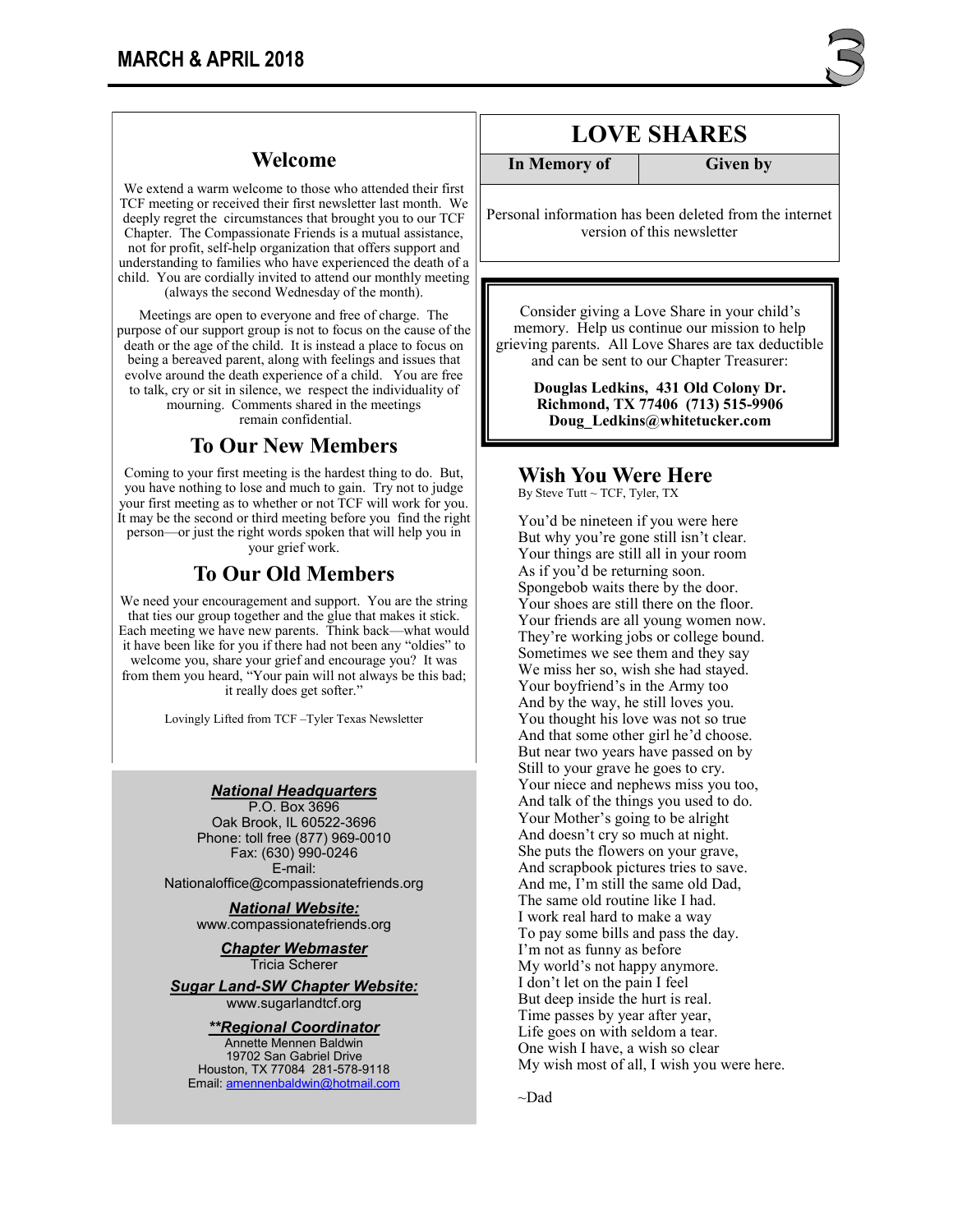| Our Children Remembered On Their Angel Day |                                                                                           |                                                                                                                                                                                                                                                                         | <b>SPONSOR A NEWSLETTER IN</b><br><b>MEMORY OF YOUR CHILD.</b>                                                                                                                                                                                                          |
|--------------------------------------------|-------------------------------------------------------------------------------------------|-------------------------------------------------------------------------------------------------------------------------------------------------------------------------------------------------------------------------------------------------------------------------|-------------------------------------------------------------------------------------------------------------------------------------------------------------------------------------------------------------------------------------------------------------------------|
| Angel<br>Day                               | Child's Name                                                                              | Parents/Family/Friend                                                                                                                                                                                                                                                   | We are now offering members an<br>opportunity to sponsor the publishing of a<br>newsletter in memory of their child. By<br>offering sponsorships, not only does it<br>help defray the costs but it is also a<br>wonderful way to honor your child.<br>See prices below: |
|                                            | Personal information has been deleted<br>from the internet version<br>of this newsletter. | Full page spread-\$200<br>Half page spread-\$100<br>Quarter page spread-\$50<br>Small Picture with Name/Dates -\$25<br>If you are interested in one of the sponsor-<br>ships above, please contact Marguerite<br>Ward at mjward@elc.net or call her at<br>979-335-6070. |                                                                                                                                                                                                                                                                         |
|                                            |                                                                                           |                                                                                                                                                                                                                                                                         | <b>Meeting Dates and</b><br><b>Discussion Topics*</b>                                                                                                                                                                                                                   |
|                                            |                                                                                           |                                                                                                                                                                                                                                                                         | March 14, 2018-Surviving<br><b>Anniversaries</b>                                                                                                                                                                                                                        |
|                                            |                                                                                           |                                                                                                                                                                                                                                                                         | April 11, 2018 – How to handle<br><b>Mother's Day</b><br>(We do not always stay on the topic offered for our                                                                                                                                                            |
|                                            |                                                                                           |                                                                                                                                                                                                                                                                         | meetings. We are here to discuss whatever you need<br>to discuss to help on your grief journey.)                                                                                                                                                                        |
|                                            |                                                                                           |                                                                                                                                                                                                                                                                         |                                                                                                                                                                                                                                                                         |
|                                            |                                                                                           |                                                                                                                                                                                                                                                                         | You are invited to the                                                                                                                                                                                                                                                  |
|                                            |                                                                                           |                                                                                                                                                                                                                                                                         | Sugar Land/ SW Houston TCF                                                                                                                                                                                                                                              |
|                                            |                                                                                           |                                                                                                                                                                                                                                                                         | <b>Annual Balloon Liftoff</b>                                                                                                                                                                                                                                           |
|                                            |                                                                                           | <b>Wednesday, May 9, 2018</b>                                                                                                                                                                                                                                           |                                                                                                                                                                                                                                                                         |
|                                            | "Grief is not a disorder, a disease or a sign of weakness. It                             | More details will be in the<br>April/May, 2018 TCF chapter newsletter.                                                                                                                                                                                                  |                                                                                                                                                                                                                                                                         |
|                                            | is an emotional, physical and spiritual necessity, the price                              |                                                                                                                                                                                                                                                                         |                                                                                                                                                                                                                                                                         |

 $\sim$  Earl Grollman

you pay for love. The only cure for grief is to grieve."

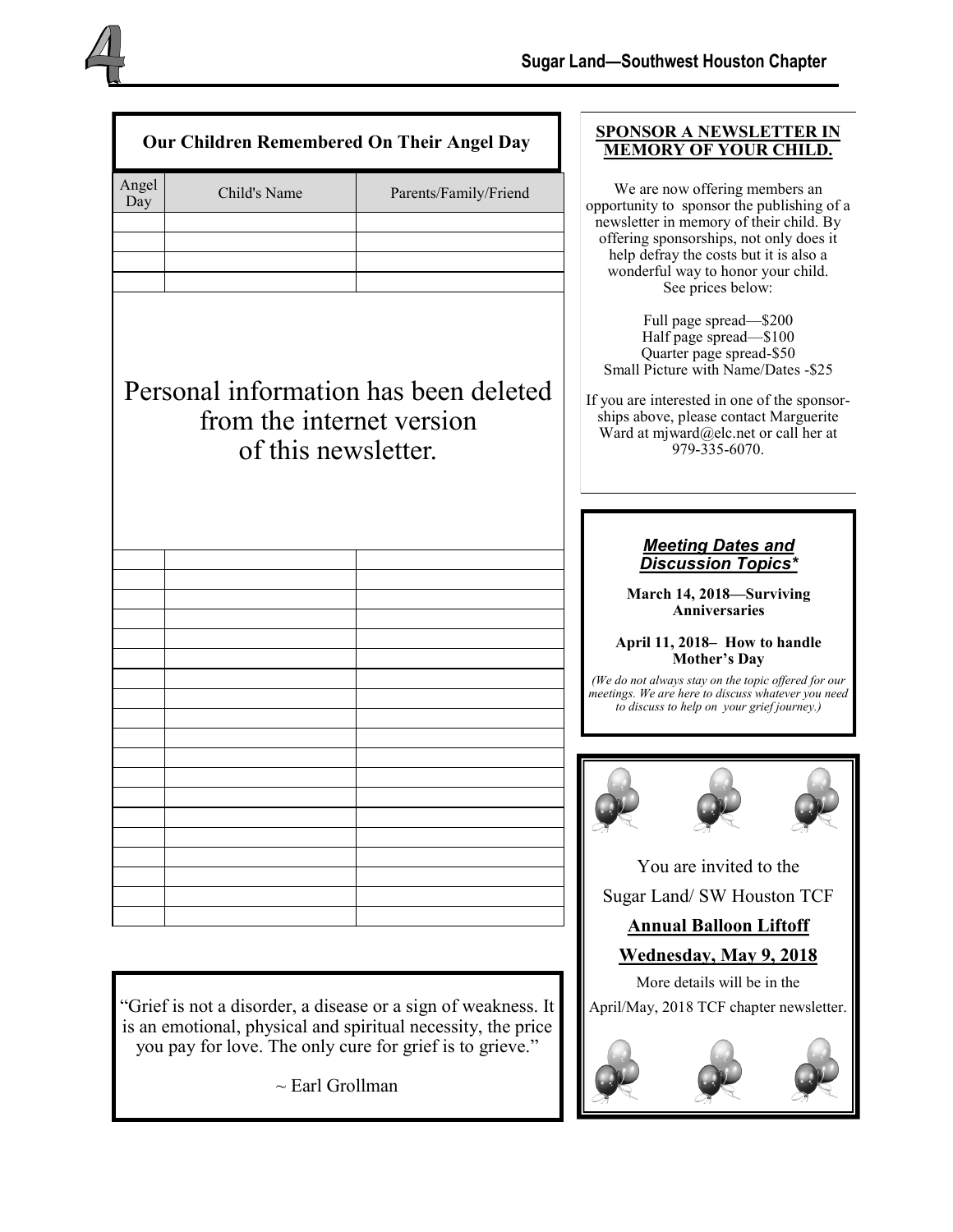

#### **The Robin's Song**

It's spring once again. Our part of the world is turning back towards the sun; trees are leafing out; wildflowers are blooming. Robins are again singing to one another. And, I believe, also singing to those who are grieving.

Before my daughter Lori died in the summer of 1991, I was under the misperception that only the English robin had a glorious song. That smaller, red-breasted scalawag of a bird delights all who hear it, and I had felt that we in the United States had been short-changed when they'd misnamed its larger, boring, American cousin the same sweet name. All I'd ever heard our robins do was cheep!

Then one spring day in the year after Lori died, during one of the darkest times of my grief, my ears and heart flew open with surprise at a song I heard outside my window. I distinctly heard, in the midst of my pain, a bird singing loudly and clearly, ―Cheer up! Cheer up! Cheerio! . . . Cheer up! Cheer up! Cheerio! I went outside to see what marvelous bird might have been sent to sing to me. I could barely see the bird at the top of the neighbor's poplar tree, so, while hoping this exotic, magical bird wouldn't fly away while I was gone, I went to find our binoculars.

Rushing back, I could hear the bird from each room in the house. After adjusting the binoculars, I was truly amazed to see one of our ―boring American robins come clearly into view! As he continued singing clear as day, ―Cheer up! Cheer up! Cheerio! I marveled at this special message and wondered if my robin was the only one who sang these words. So I looked it up in my *Audubon Society Field Guide to North American Birds* and found that my robin was not an anomaly, but that robins are considered the true harbinger of spring, singing ―Cheer-up, cheer-up, cheerily.

I stood there that day filled with wonder. I wasn't hearing things; there it was in the bird book: ―Cheer-up, cheer-up, cheerily. I thought to myself, ―Cheerily . . . No, that isn't what I hear. We had lived in England for a year and our family, especially Lori, who loved to put on an English accent, often said ―Cheerio! to one another when we meant, ―Goodbye or ―See you later! There was no doubt in my mind as I stood there listening. It WAS cheerio. Lori could have found no more

perfect way to try to cheer me up AND say ―hello!

Nine springs have passed since then, and although I will always deeply miss Lori's physical presence in my life, those darkest of times are thankfully now mostly in the past. It is spring once again and as I hear the robin singing so hopefully in the highest branches, it takes me back to that first spring song, and I smile, remembering. And I think of all those who are now in the darkest depths of their own grief and pray they too will hear this lovely song.

From Catching the Light – Coming Back to Life after the Death of a Child By Genesse Bourdeau Gentry, TCF Marin & San Francisco, CA

#### **This Life I Live**

They sometimes tell me, Just move forward in life You should not grieve so Won't you get over it and just let go?

"I just can't let go" Is the answer I give "I hope you'll never have to understand How it is, this life I live"

It seems there's seldom a day to pass As friends turn away from me and let out a sigh When they see from nowhere, An unexpected tear, fall from my eye

You see, the memories are all I have left And they sometimes bring on tears And also bring on so many great smiles With memories kept fresh, I'll live out my years

Loral and Macy live right here in my heart Where their life's memory, I vow to preserve As I work so hard every day To show all the love they deserve

They would want to be remembered forever It is my intent to hold that memory open They know that I'll never let them go That's a promise that will never be broken

Yes my friends, life does go on And I know you are quite concerned But fortunately, you can't understand What happened, when Macy and Loral left this land

PawPaw (Donald Moyers), TCF Galveston County, TX In Memory of Loral and Macy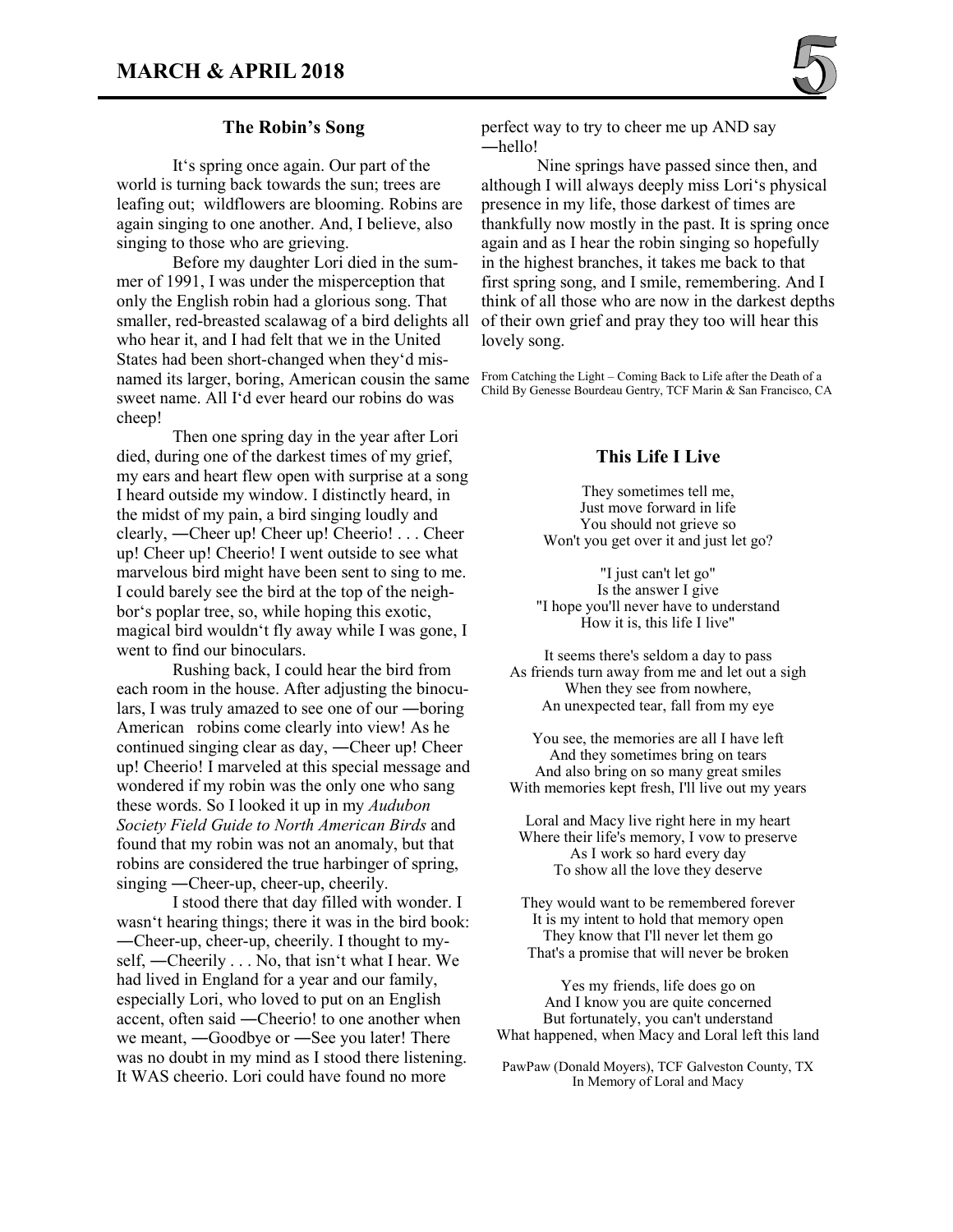# **We're Only Human**

"Guilt Days": There is neither rhyme nor reason to when they will occur, even eight and a half years after my daughter Nina's death. I had one just the other day. I suppose it didn't help that it was a dreary stereotypical Minnesota day in February with depressingly gray skies and temperatures outside registering teeth-chattering, sub-zero cold with just enough snow fall to make venturing out problematic. These surroundings made it quite easy, even without any apparent good reason, to plummet into a "blue funk". My state of mind then heads in a negative direction ultimately sliding into a bottomless pit of senseless guilt.

In my experience with my friends who are bereaved parents, most admit that they experience this same phenomenon. I don't think there is anyone among us who can say after the death of their child that they don't regret something that they did or didn't do, said or didn't say to that child while they were living. It doesn't matter that the reasons for our feelings of guilt may be unfounded or even seem foolish, the fact remains that we have them.

For example, on birthdays or holidays where I would customarily give a gift, if inexplicably I recall the "toy cash register incident," I am guaranteed an instant "guilt day." In explanation, year after year Nina requested a toy cash register for a present; even to an age that I thought was unreasonable to want such a thing. For some reason, unbeknownst to even me, in my eyes it was a silly gift; something that she couldn't possibly really want or even use once she got it. Needless to say, I never bought it for her. I can tell you, though, that even to this day when I walk through the toy department and I see a toy cash register I feel a deep sadness and tears come to my eyes because I didn't buy her the so-called "silly" present that she obviously really wanted.

Just innocently strolling through a toy department and seeing a toy cash register can begin a domino effect of guilt feelings, a chain reaction of remembering even the tiniest self-perceived slight or any incident that I wish I could take back where Nina is concerned. Such as the time she wanted me to give her a ride to Girl Scouts, which was only four blocks away from our house. I had a migraine headache and could barely lift my head off the pillow and therefore couldn't give her one. So she hopped on her bike and about a block from our house hit a bump in the road and was thrown over the handlebars breaking her collarbone! Even though I know realistically that I couldn't have done anything different considering the circumstances, when I am in the throes of a "guilt day," the thought of that particular occurrence can send me in a downward spiral of culpability.

In actuality, chances are pretty good that if my daughter were alive today and I brought up these two happenings from the past she would probably tell me that I was correct in thinking she would have tired quickly of the toy cash register, and that she knows I couldn't physically have driven her to Girl Scouts with a migraine; that she never blamed me for the collarbone fracture in the first place. But because our child who died cannot give us confirmation that they understood our reasoning and that our actions were "okay" with them, we are left to wonder what they were thinking and feeling regarding the particular situation that makes us feel guilty. Therefore, when we are having a "guilt day" our tendency is to blow it out of proportion and thereby imagine the worst.

Expressing those feelings of guilt to a trusted friend or family member can be helpful. Talking about your feelings may also help you to let some of it go. That person may even remind you of something you had forgotten about on those days when you are sucked into a vortex of guilt and rendered incapable of remembering any of the positives. For example, a dear friend reminded me—one time when I was bushwhacked by a "guilt day"—of something she thought was extra special I had done for my daughter; something that she thought went above and beyond the call of duty as a mother. Nina had called me from school to sweetly beg me to pick up a Valentine's gift for her boyfriend. One of the gifts was glow-in-the-dark stars like she had on her bedroom ceiling. She told me where to get them (a specialty store at a mall about 30 minutes away). I could tell by her voice how important it was to her, so I dropped everything and off I went to the mall. Little did I know that it would take three trips to three separate malls in different parts of town before I found a store that had any left in stock! Luckily, I made it home just minutes before she and her boyfriend arrived. I recall her exquisite smile and hugs of genuine thanks for my efforts. I remembered how gloriously radiant and pleased she looked when she came upstairs to show me the red shirt with the Tweety-Bird (her favorite) insignia on the turtleneck collar that her boyfriend had given her. Thankfully my friend steered me in the direction of these happy memories and positive reflections of Nina's last Valentine's Day and thereby broke the cycle of more negative thinking.

I believe that no one is harder on themselves than bereaved parents. Even as irrational as it is, we feel that we failed as our children's guardians, that we should have been super-human and able to protect them from cancer, drunk drivers, criminals, drugs, depression, congenital illnesses, and a host of other unspeakable evils with the potential to take away their precious lives.

The bottom line is that we are not invincible or perfect; we are only human. We did the best that we could with what we had to deal with at the time. Our children know this; they love and forgive us for our own humanness and associated imperfections, and I believe would want us to forgive ourselves as well.

With gentle thoughts, Cathy L. Seehuetter  $\sim$  TCF, St. Paul, MN Chapter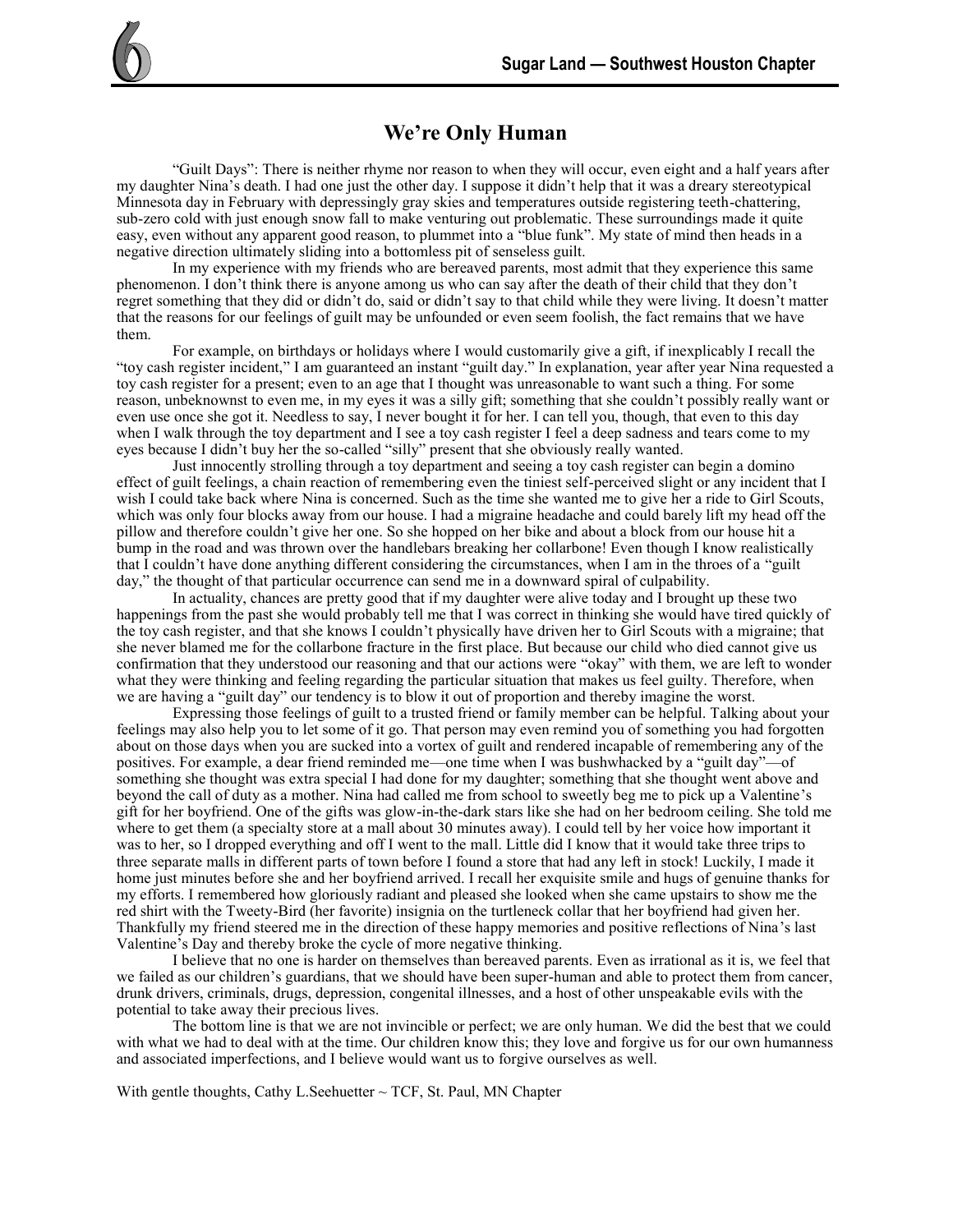# **MARCH & APRIL 2018**

At first I thought…

At first I thought…

…I would never love again.

…I would never feel the beauty of a caring hug.

I was wrong about all of these things and others.

I wish all of you the resolve and strength to continue on your path to your future. There is a future worth living, be patient, be gentle, you will make it.



experiences that is possible to have. The

 $\sim$  Shneidman (1980)

—R. Benyamin Cirlin

#### **Eight Beatitudes For A Grieving Parent**  Phil Dindia, Seattle-King County TCF **Blessed** are you who say a loud No at the death of a loved one – and still say Yes to life in and around you. **Blessed** are the memories of a life cut too short, for so it is that they forever live. **Blessed** are the tears that come on special days for they keep you in touch with the softness of your being and ease your heart. **Blessed** are the wonder-filled memories and the tears as you look at their pictures for they reveal how well you have loved and been loved. **Blessed** are those who reach out to you even without words, for they know the inexpressible depth of your sorrow. **Blessed** be the life you continue to live, and may time and your sharing ease your sorrow. **Blessed** be you who reach out and find those who are grieving, even as you continue your life's journey without them. **Blessed** is that beautiful life you made together, and may your sorrow be eased by the memory of your love "Mourning is one of the most profound human deep capacity to weep for the loss of a loved one and to continue to treasure the memory of that loss is one of our noblest human traits". **Some Thoughts About My Journey**  By Allen Roth, TCF, Mason County Chapter, WA Some thoughts about my journey: At first I thought… …I would not survive her death. At first I thought… …I would never care about my living. At first I thought… …I would never have life goals (dreams) again. At first I thought… …the cycle of pain and numbness would never end. At first I thought… …I would never enjoy nature again. "An important way to cope with grief is having an outlet, be it interpersonal, be it artistic, that will allow you to not have to contain your grief, but will give you an opportunity to express it, to externalize it to some degree." **"You are so strong"**  Empty words That don't touch the reality That my life has become. Walking through fog Incredible pain Searching for the beloved face I crave to see The voice that I strain to hear over the noises Of people who have no idea Of what the world has lost

Charisse Smith ~ TCF, Tyler, TX

### **ARTICLES FOR NEWSLETTER**

Chapter members are encouraged to write about their grief journey and submit for publication in this newsletter at mjward0123@gmail.com